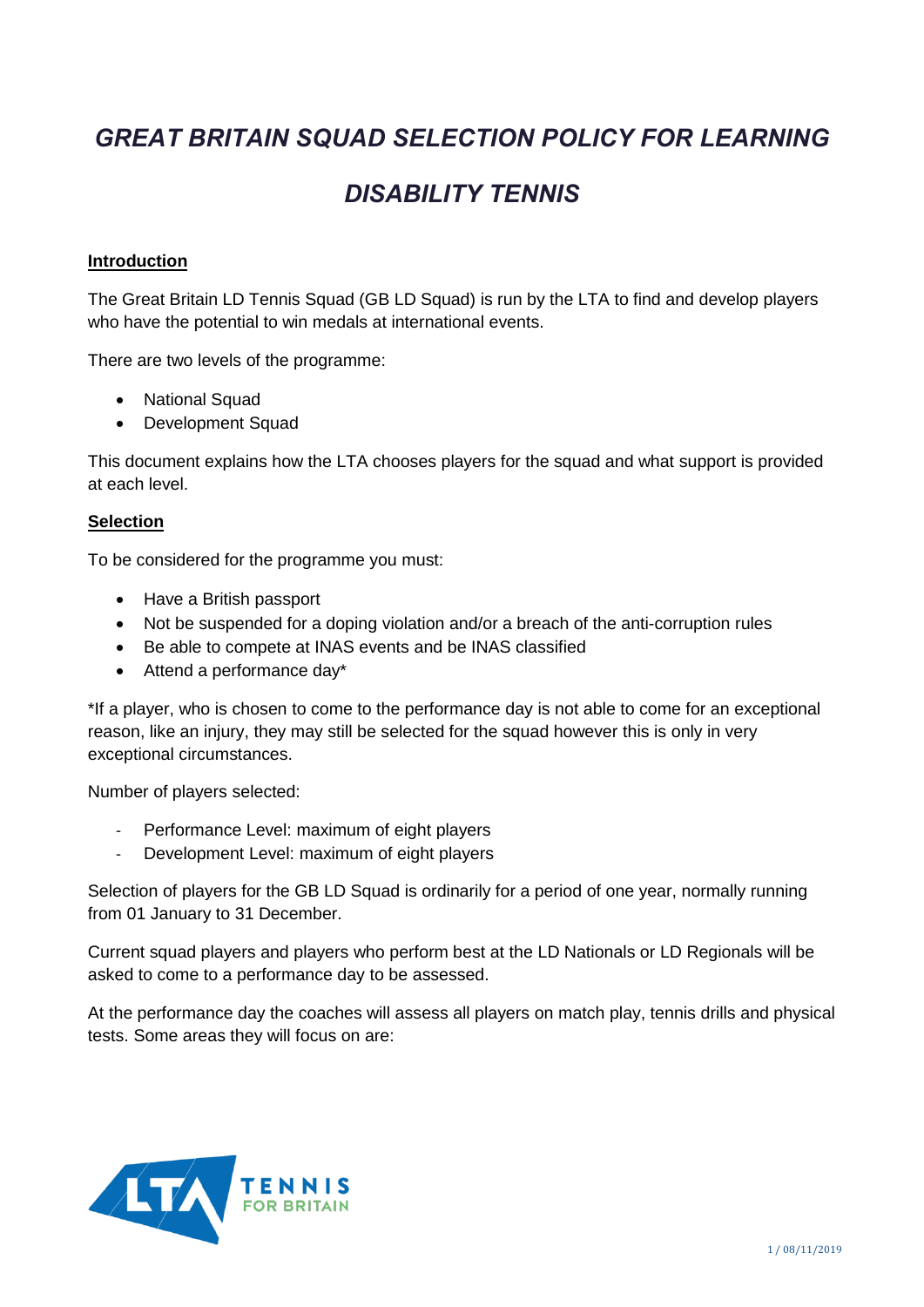- Head. Does the player look for solutions and ways to win in competitive situations? Does the player demonstrate an appetite for learning and development?
- Heart. Does the player demonstrate characteristics indicating their willingness to fight and compete in competitive situations? Does the player apply themselves in training?
- Legs. Does the player demonstrate athletic qualities that suggest they can positively influence the outcome of matches now and in the future? Does the player demonstrate the potential to develop the necessary physical attributes to be successful playing their game style?
- Weapons. Does the player have the weapons or potential to develop the weapons required to be successful playing their game style?

Coaches will note down how well each player does in the match play, drills and physical tests and give each player a score for the day.

## **Selection Panel Meeting:**

A selection panel will then meet after the selection day, this meeting is likely to take place via teleconference. At this meeting the coaches will present how each player performed at the selection day.

The selection panel will make their decisions based on the following factors (in order of importance):

- The player's drive and attitude in training and competition showing a willingness to learn and a desire to win matches (head/heart and legs)
- The player's competitive results/performances in the past year in singles and doubles, both at the LD Nationals and at any other tournaments that the panel deems important ie the INAS International event and LD Regionals
- How well the player behaves in a team environment and interacts with their team members
- The player's effort and performance at the selection day
- How well a player is perceived to react in high pressure situations, like the final of Nationals or at an International event

## **The selection panel:**

The Selection Panel (Panel) will be chaired by the Disability Competitions Manager. Other members of the panel will be made up of the coaches who ran the selection day, the squad coaches from 2019 (who may be the same coaches that ran the selection day) and the welfare officer who travelled with the team on their international trip. The Panel will consist of a minimum of three voting members. A member of the LTA's legal team may attend the meeting to advise on procedural issues and adherence to the policy but shall not have voting rights. Other members of the LTA Competitions Team may also be invited by the Chair to assist with facilitating the meeting.

## **Communication of selection:**

All players who attend the performance day will be sent an email to inform them if they have been selected and which level they have been chosen for. All players will be asked to complete some